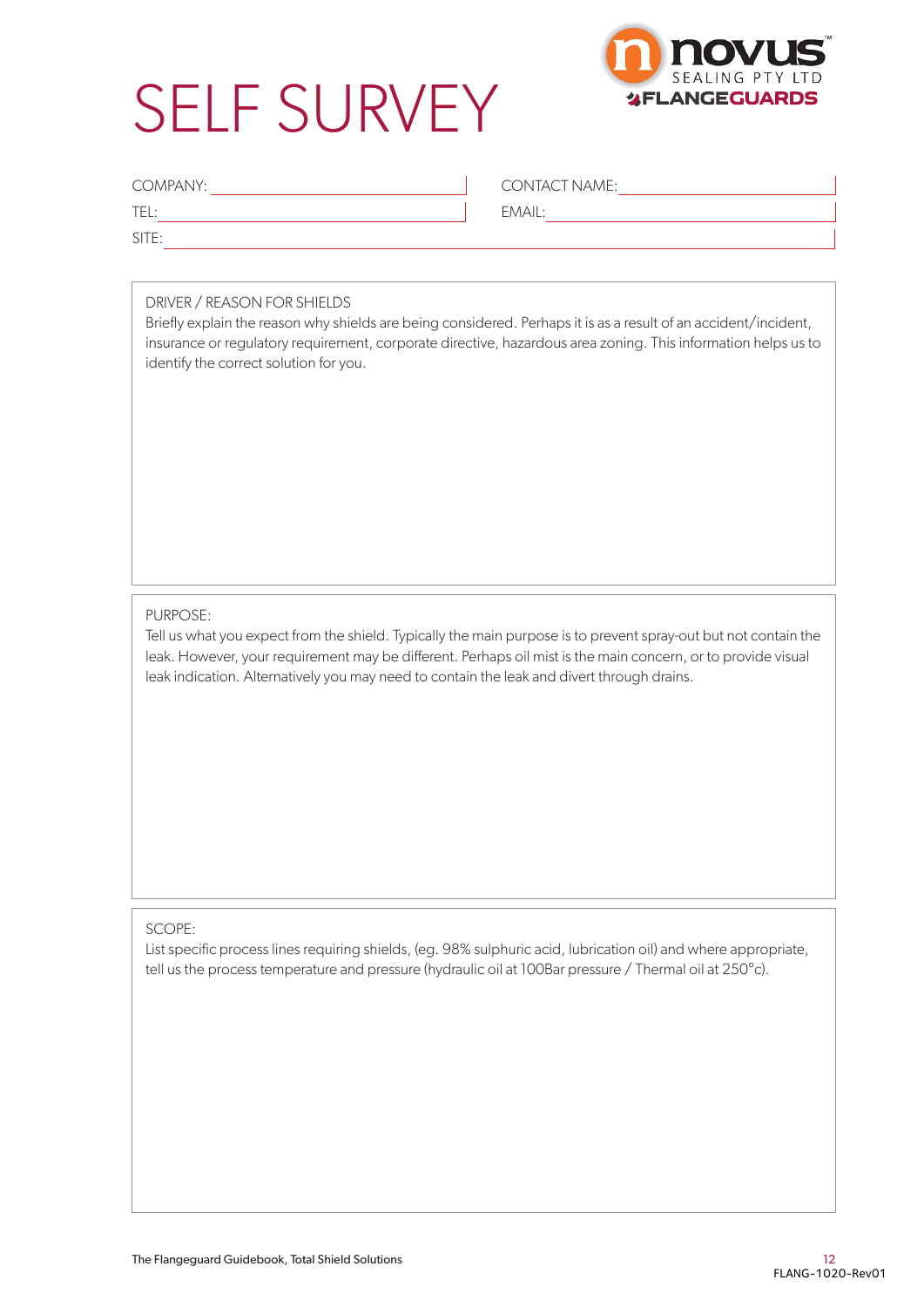# SELF SURVEY



| SITE:                    | CUSTOMER: <u>_______________________</u>                        |          |          |                            |                           |             |                              |                                          |                     |                     |                                                                   |
|--------------------------|-----------------------------------------------------------------|----------|----------|----------------------------|---------------------------|-------------|------------------------------|------------------------------------------|---------------------|---------------------|-------------------------------------------------------------------|
| PAGE #                   | OF                                                              | DATE:    |          |                            |                           |             |                              |                                          |                     |                     |                                                                   |
| Е                        | $\left[\frac{1}{2}A\right]_B$                                   |          | c        |                            | ∏∲а <mark>в</mark>        |             |                              | c                                        | $9$ $\frac{1}{2}$ в |                     | ▔▔▔▁<br>$\left(\begin{matrix} 1 & 1 \\ 1 & 1 \end{matrix}\right)$ |
| $\overline{D}$           |                                                                 |          | F        |                            |                           |             |                              | Flange Joint                             |                     |                     | $F = \frac{1}{2}$<br><b>Straight Coupling</b>                     |
| $\frac{Location}{Notes}$ | Joint Type                                                      | Item No. | Quantity | Pipe<br>$\bar{\mathbf{A}}$ | Flange<br>$\, {\bf B} \,$ | $\mathbf C$ | <b>Bonnet</b><br>$\mathbf D$ | $\frac{8}{\text{Height}}$<br>$\mathsf E$ | F                   | Handle Cut<br>out ø | Comments                                                          |
|                          |                                                                 |          |          |                            |                           |             |                              |                                          |                     |                     |                                                                   |
|                          |                                                                 |          |          |                            |                           |             |                              |                                          |                     |                     |                                                                   |
|                          |                                                                 |          |          |                            |                           |             |                              |                                          |                     |                     |                                                                   |
|                          |                                                                 |          |          |                            |                           |             |                              |                                          |                     |                     |                                                                   |
|                          |                                                                 |          |          |                            |                           |             |                              |                                          |                     |                     |                                                                   |
|                          |                                                                 |          |          |                            |                           |             |                              |                                          |                     |                     |                                                                   |
|                          |                                                                 |          |          |                            |                           |             |                              |                                          |                     |                     |                                                                   |
|                          |                                                                 |          |          |                            |                           |             |                              |                                          |                     |                     |                                                                   |
|                          |                                                                 |          |          |                            |                           |             |                              |                                          |                     |                     |                                                                   |
|                          |                                                                 |          |          |                            |                           |             |                              |                                          |                     |                     |                                                                   |
|                          |                                                                 |          |          |                            |                           |             |                              |                                          |                     |                     |                                                                   |
|                          |                                                                 |          |          |                            |                           |             |                              |                                          |                     |                     |                                                                   |
|                          |                                                                 |          |          |                            |                           |             |                              |                                          |                     |                     |                                                                   |
|                          |                                                                 |          |          |                            |                           |             |                              |                                          |                     |                     |                                                                   |
|                          | Return your survey to us for quotation, www.novussealing.com.au |          |          |                            |                           |             |                              |                                          |                     |                     | Dimensions measured in mm<br>(Unless otherwise stated)            |